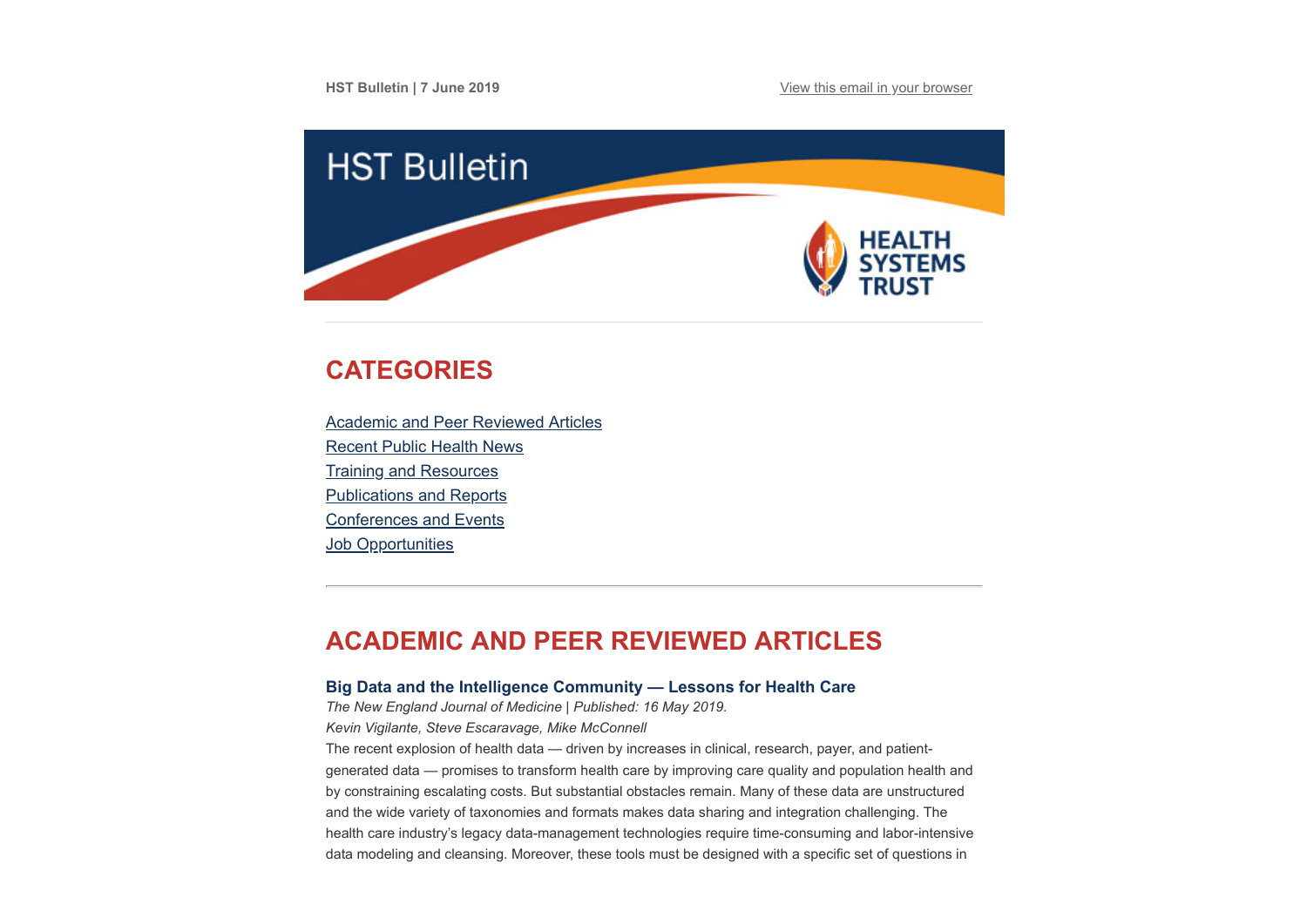mind, and adding or transforming variables or incorporating unstructured objects such as images and audio files into data stores can be difficult.

### **[Human rights and legal dimensions of self care interventions for sexual and](https://www.bmj.com/content/365/bmj.l1941) reproductive health**

*BMJ | Published: 13 May 2019.*

*Laura Ferguson, Susana Fried, Thabo Matsaseng, Sundari Ravindran, Sofia Gruskin* Understanding the user, the health system, and the environment is key to ensuring that self care interventions for sexual and reproductive health are not only available but safe and empowering for all. Evolving technologies are increasing the availability of interventions for sexual and reproductive health that are traditionally offered only in health facilities. Self care interventions for sexual and reproductive health are diverse and include self injection (eg, of contraceptives), self screening or testing (eg, for sexually transmitted infections (STIs) and pregnancy), self medication (eg, for abortion and HIV), and self monitoring (eg, of fertility).

### **[Point of care Xpert MTB/RIF versus smear microscopy for tuberculosis diagnosis in](https://www.thelancet.com/journals/langlo/article/PIIS2214-109X(19)30164-0/fulltext) southern African primary care clinics: a multicentre economic evaluation**

*The Lancet Global Health | Published: June 2019.*

*Anil Pooran, Grant Theron, Lynn Zijenah, Duncan Chanda, Petra Clowes, Lawrence Mwenge, Farirai Mutenherwa, Paul Lecesse, et al*

Rapid on-site diagnosis facilitates tuberculosis control. Performing Xpert MTB/RIF (Xpert) at point of care is feasible, even when performed by minimally trained health-care workers, and when compared with point-of-care smear microscopy, reduces time to diagnosis and pretreatment loss to follow-up. However, whether Xpert is cost-effective at point of care remains unclear.

### **[Women's and girls' experiences of menstruation in low- and middle-income](https://journals.plos.org/plosmedicine/article?id=10.1371/journal.pmed.1002803) countries: A systematic review and qualitative metasynthesis**

#### *Plos Medicine | Published: 16 May 2019.*

*Julie Hennegan, Alexandra K Shannon, Jennifer Rubli, Kellogg J Schwab, GJ Melendez-Torres* Attention to women's and girls' menstrual needs is critical for global health and gender equality. The importance of this neglected experience has been elucidated by a growing body of qualitative research, which we systematically reviewed and synthesised. We undertook systematic searching to identify qualitative studies of women's and girls' experiences of menstruation in low- and middle-income countries (LMICs). Of 6,892 citations screened, 76 studies reported in 87 citations were included. Studies captured the experiences of over 6,000 participants from 35 countries.

## **[Integrating a brief mental health intervention into primary care services for patients](https://bmjopen.bmj.com/content/9/5/e026973) with HIV and diabetes in South Africa: study protocol for a trial-based economic evaluation**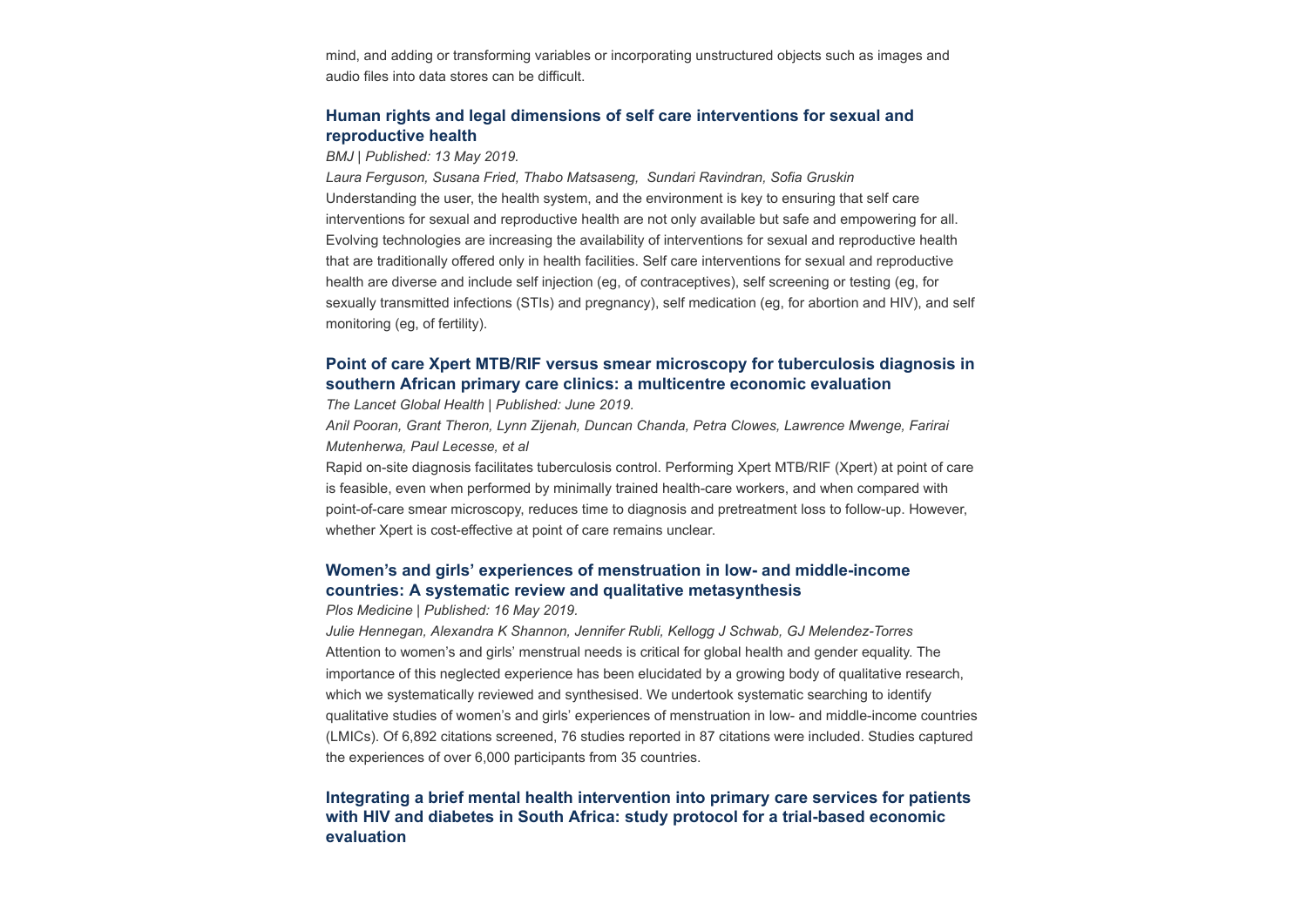*BMJ Open | Published: 14 May 2019*

*Vimbayi Mutyambizi-Mafunda, Bronwyn Myers, Katherine Sorsdahl, Crick Lund, Tracey Naledi, Susan Cleary*

Depression and alcohol use disorders are international public health priorities for which there is a substantial treatment gap. Brief mental health interventions delivered by lay health workers in primary care services may reduce this gap. There is limited economic evidence assessing the cost-effectiveness of such interventions in low-income and middle-income countries. This paper describes the proposed economic evaluation of a health systems intervention testing the effectiveness, cost-effectiveness and cost-utility of two task-sharing approaches to integrating services for common mental disorders with HIV and diabetes primary care services.

### **[New vaccine introductions in Africa before and during the decade of vaccines – Are](https://www.sciencedirect.com/science/article/pii/S0264410X19305936?via%3Dihub%20%C2%A0) we making progress?**

*Vaccine | Published: 7 May 2019.*

*Evanson Z Sambala, Alison B Wiyeh, Ntombenhle Ngcobo, Shingai Machingaidze, Charles S Wiysonge* Vaccines are excellent investments with far-reaching rewards beyond individual and population health, but their introduction into national programs has been historically slow in Africa. We provide an overview of the introduction of new and underutilized vaccines in countries of the WHO African Region by 2017, using data from the WHO-UNICEF Joint Reporting Form. By 2017, all 47 countries had introduced vaccines containing hepatitis B (compared to 11% in 2000 and 98% in 2010) and Haemophilus influenzae type b (Hib) (compared to 4% in 2000 and 91% in 2010).

#### **[\(Return to Top\)](#page-0-1)**

## <span id="page-2-0"></span>**RECENT PUBLIC HEALTH NEWS**

#### **[Coca-Cola reformulates drinks in response to tax](https://www.health-e.org.za/2019/05/23/coca-cola-reformulates-drinks-following-tax/)**

*Health-e News | 23 May 2019.* According to the beverage manufacturer, more South Africans are choosing its no- and low-calorie range but declined to reveal sales figures.

### **[How to get South Africans to buy into the next big thing in medicine](https://bhekisisa.org/article/2019-05-16-00-medicine-atm-machine-south-africa-pharmacy-dispensing-unit-one-year)**

*Bhekisisa | 16 May 2019.*  These ATMs can decrease the number of patients in clinics but health workers are not helping to achieve that goal.

#### **[Doctor's secrets to a healthy and long life](https://www.health-e.org.za/2019/05/21/doctors-secrets-to-a-healthy-and-long-life/)**

*Health-e News | 21 May 2019.* This rural doctor is used to writing scripts for medication, but he has now written a manuscript. Dr Lutendo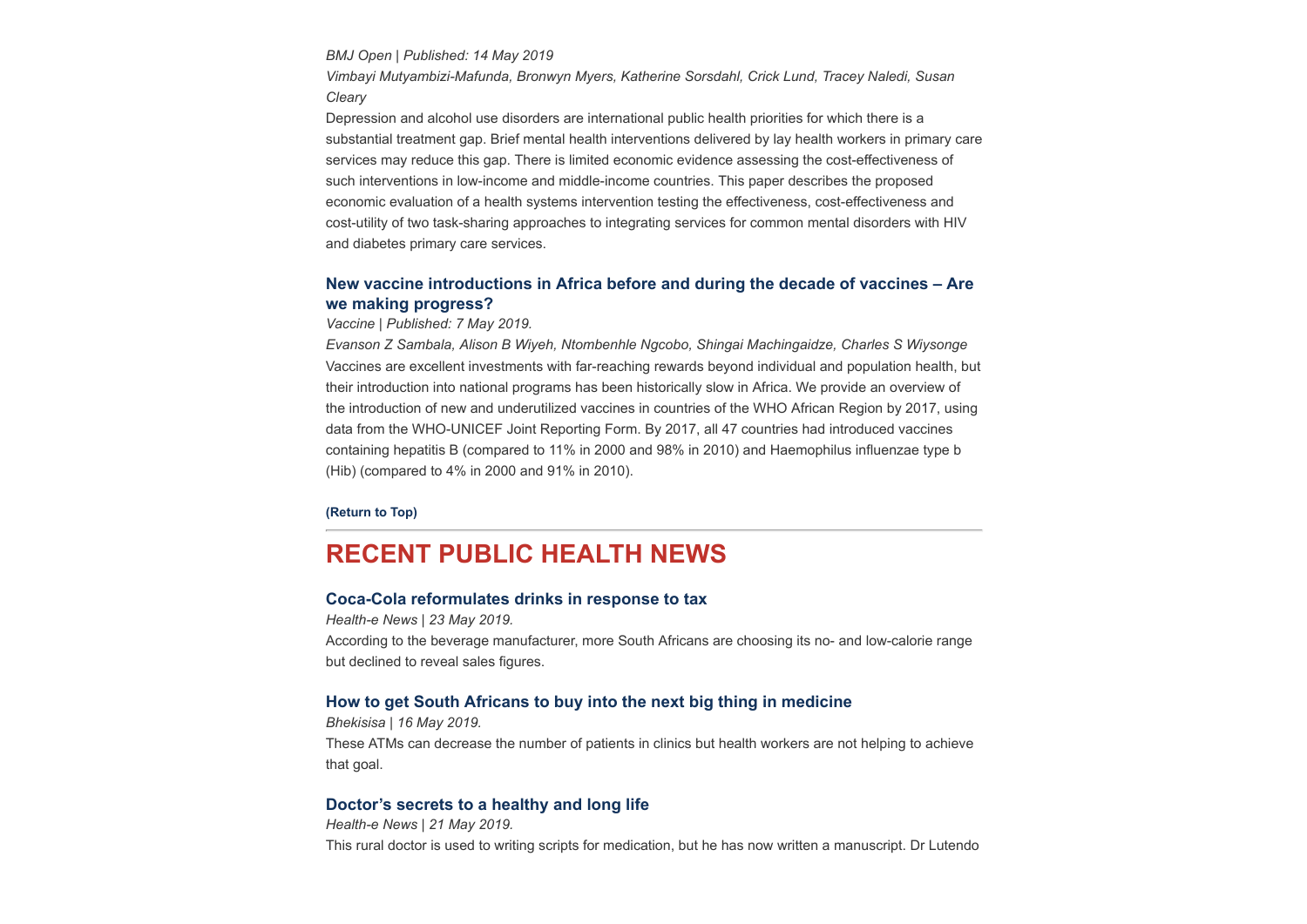Muremela is prescribing a change in bad eating habits. Having lost many patients to high blood pressure, diabetes, heart attacks and strokes, 59-year-old Muremela has written Living a Healthy Long Life

#### **[A global survey sheds new light on how bad events affect young people](https://theconversation.com/a-global-survey-sheds-new-light-on-how-bad-events-affect-young-people-117337)**

*The Conversation Africa | 21 May 2019.*

A major new study based on surveys done in multiple countries – ranging from Vietnam, China, Bolivia, Egypt, India and Kenya to the UK and the US – across five continents provides groundbreaking insights into the impact that adverse events have on children.

## **[Inspired by breath strips, scientists break away from needing a 'cold chain' to](https://www.statnews.com/2019/05/21/scientists-break-away-cold-chain-deliver-vaccines/?utm_source=STAT+Newsletters&utm_campaign=9a24be7205-Pharmalot&utm_medium=email&utm_term=0_8cab1d7961-9a24be7205-149648021) deliver vaccines**

#### *STAT | 21 May 2019.*

One of the many challenges in developing and delivering vaccines where they are needed is keeping them at the right temperature at the right price. Most vaccines, especially ones made from weakened forms of living viruses, must be kept cold to be effective. Carlos Filipe and his colleagues from McMaster University offer an affordable, durable solution that protects vaccines without keeping them cold.

#### **[Food justice is a pipe dream without tackling industry](https://www.health-e.org.za/2019/05/20/food-justice-is-a-pipe-dream-without-tackling-industry/)**

#### *Health-e News | 20 May 2019.*

The lack of access to healthy food is both a cause and a symptom of South Africa's structural inequalities. In a country like South Africa — with the triple challenges of unemployment, poverty and inequality — food justice is only the beginning of a long conversation for addressing socio-economic rights.

#### **[\(Return to Top\)](#page-0-1)**

## <span id="page-3-0"></span>**TRAINING AND RESOURCES**

### **[Health Informatics for Low- and Middle-Income Countries: Short Course for Health](https://www.measureevaluation.org/resources/health-informatics-for-low-and-middle-income-countries-short-course-for-health-information-system-professionals) Information System Professionals**

#### *Measure Evaluation | 2019.*

According to the World Health Organization, digital health, also known as eHealth or health informatics, is the use of information and communications technology (ICT) for health. In its broadest sense, eHealth is concerned with improving the flow of information, by electronic means, to support the delivery of health services and the management of health systems. The curriculum has four units of lectures and interactive activities that can be adapted to meet the objectives of your course. The course materials are listed for download and use. See the course syllabus for more details.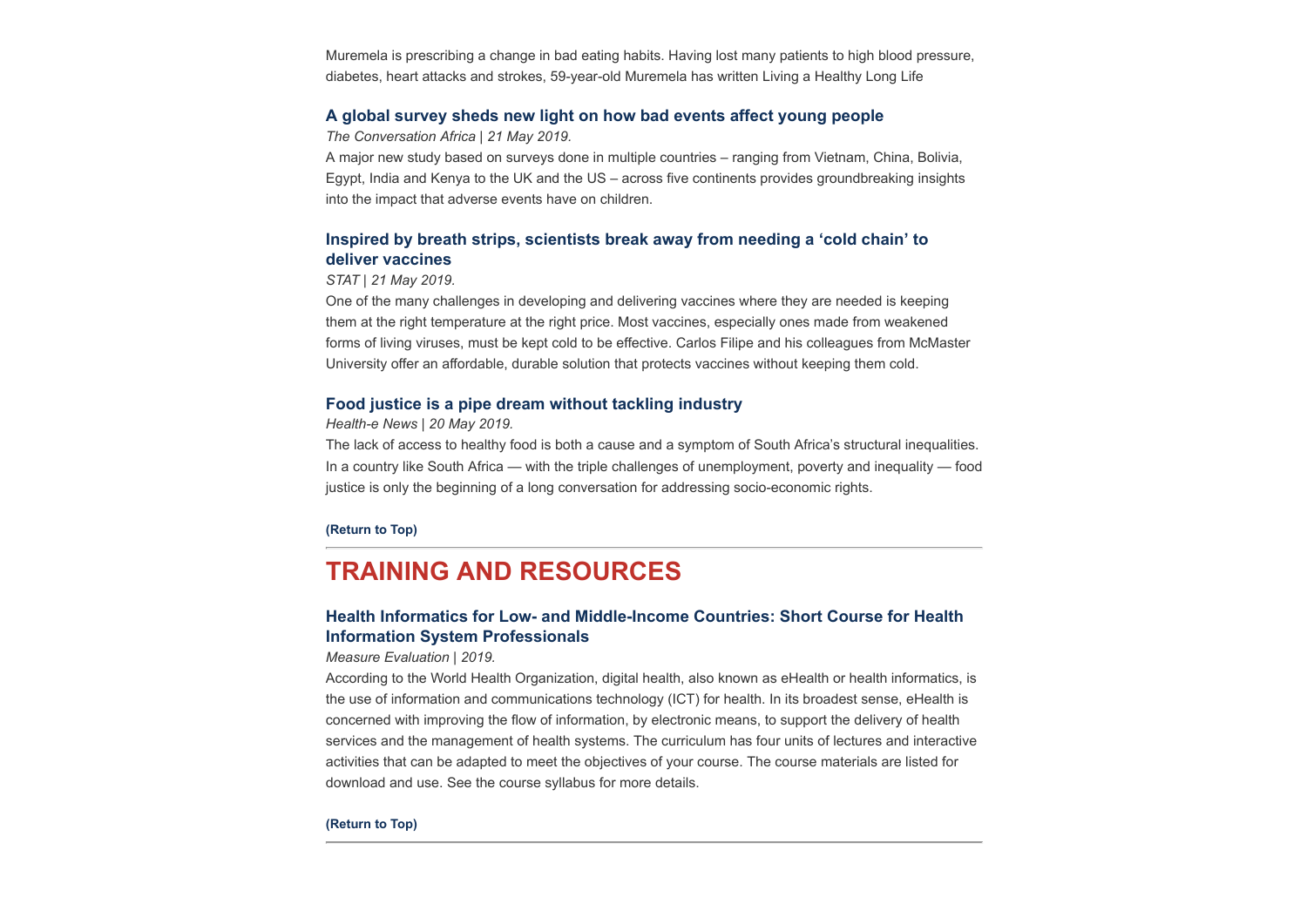# <span id="page-4-0"></span>**PUBLICATIONS AND REPORTS**

### **[No Time to Wait: securing the future from drug-resistant infections](https://www.hst.org.za/publications/NonHST%20Publications/No%20time%20to%20wait.pdf)**

*Interagency Coordination Group on Antimicrobial Resistance | April 2019.* Antimicrobial resistance is a global crisis that threatens a century of progress in health and achievement of the Sustainable Development Goals. Because the drivers of antimicrobial resistance lie in humans, animals, plants, food and the environment, a sustained One Health response is essential to engage and unite all stakeholders around a shared vision and goals.

**[\(Return to Top\)](#page-0-1)**

# <span id="page-4-1"></span>**CONFERENCES AND EVENTS**

#### **[Rural Health Conference](http://www.ruralhealthconference.org.za/)**

5-7 September 2019 Kapenta Bay Hotel & Conference Resort, Port Shepstone, South Africa

#### **[3rd National Pharmacy Conference](https://www.sapcconference.za.org/)**

3-6 October 2019 Sun City, South Africa

#### **[Healthcare Innovation Summit Africa 2019](https://www.hst.org.za/Lists/HST%20Events/DispForm.aspx?ID=57&Source=https%3A%2F%2Fwww%2Ehst%2Eorg%2Eza%2FLists%2FHST%2520Events%2Fcalendar%2Easpx)**

16-17 October 2019 Gallagher Convention Centre, Johannesburg, South Africa

**[\(Return to Top\)](#page-0-1)**

# **JOB OPPORTUNITIES**

Please click on the job title for more information.

**[m2m: Pricing and Financial Analyst – Cape Town](http://www.ngopulse.org/opportunity/2019/05/23/m2m-pricing-and-financial-analyst-%E2%80%93-cape-town)** Closing Date: 7 June 2019

**[Panagora Group : Short Term Technical Experts](http://www.ngopulse.org/opportunity/2019/02/25/panagora-group-short-term-technical-experts)** Closing Date: 30 June 2019

**[Anova Health: Enrolled Nurse](https://www.anovahealth.co.za/vacancies/enrolled-nurse/)**